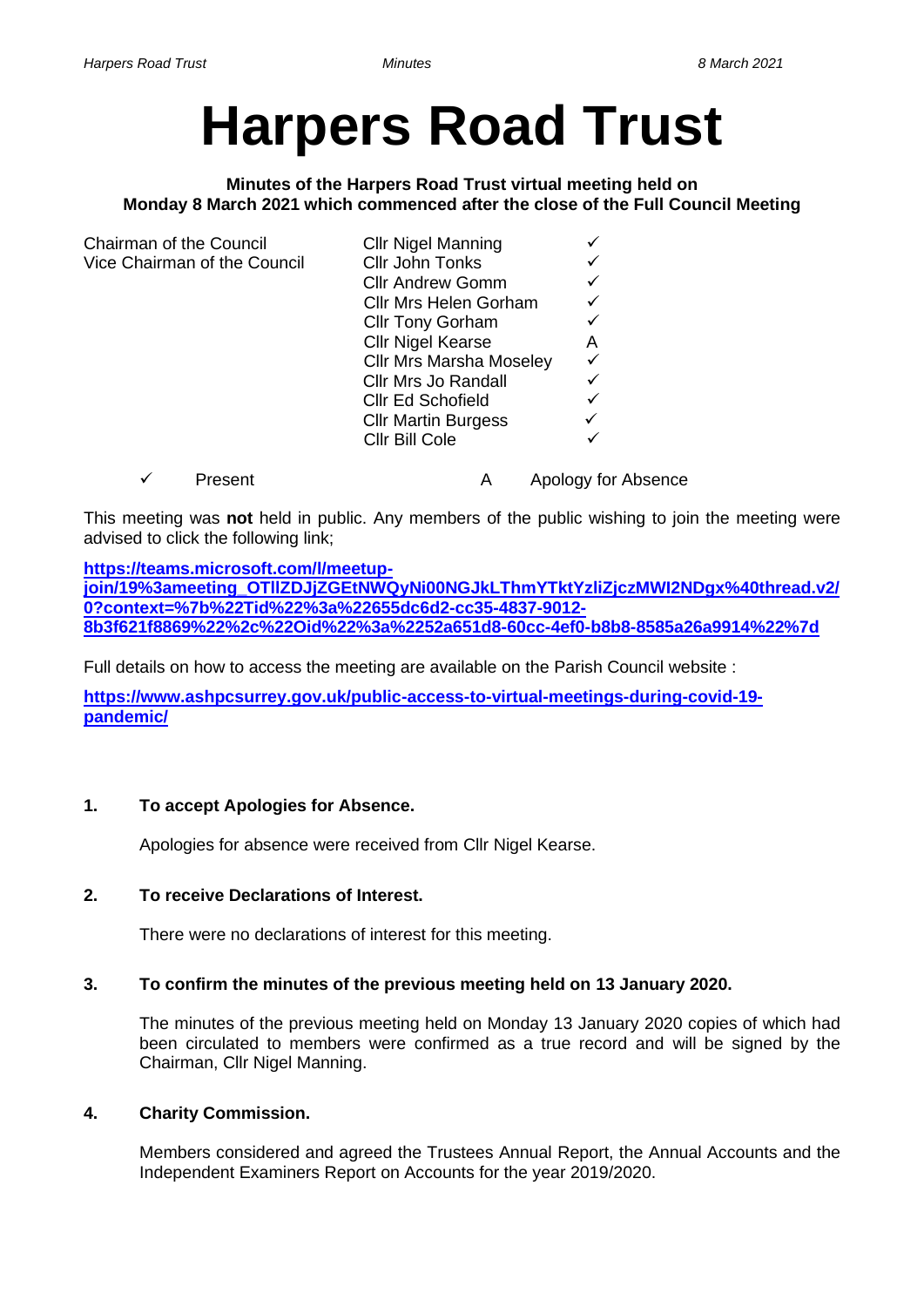#### **5. Confirmation of Amenities Committee and Amenities, Finance and Administration Committee Meetings.**

Members considered and agreed the actions taken by Ash Parish Council on behalf of the Trustees in relation to Carrington Recreation Ground from April 2019 to March 2020 as at Appendix A.

## **6. Date of Next Meeting.**

The next meeting is due to be held on **Monday 10 January 2022** following the close of the Planning Meeting, if this is later.

 *The meeting closed at 19.50pm*

Chairman: \_\_\_\_\_\_\_\_\_\_\_\_\_\_\_\_\_\_\_\_\_\_\_\_\_\_

Date: \_\_\_\_\_\_\_\_\_\_\_\_\_\_\_\_\_\_\_\_\_